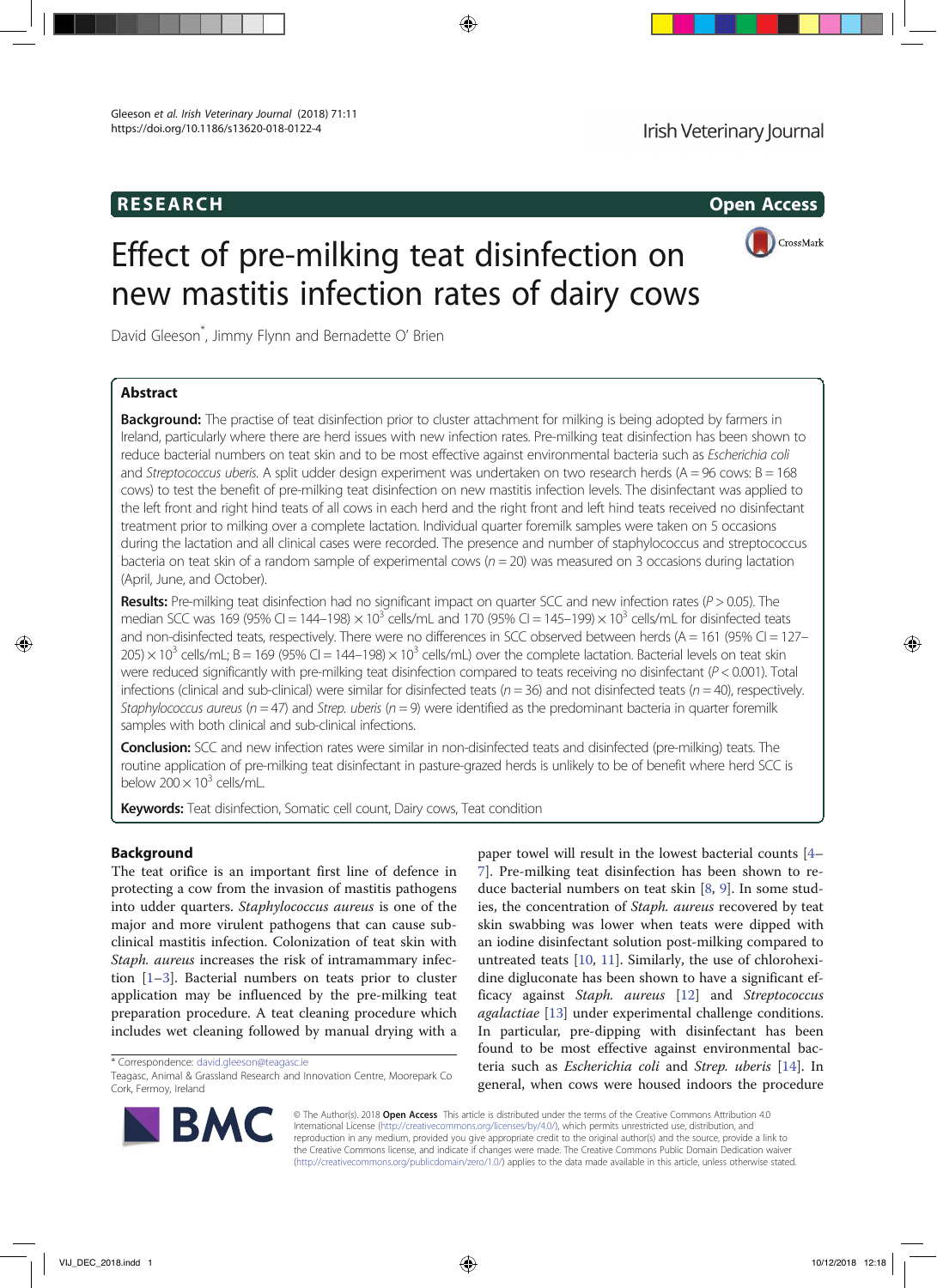was found to reduce the incidence of new intramammary infection (IMI) caused by environmental pathogens by greater than 50%. A controlled pre-milking teat disinfection study in pasture-grazed commercial dairy herds in Australia indicated no significant benefit of premilking disinfection when Strep. uberis was the most common pathogen isolated [15]. This organism is associated with the environment and is found in paddocks and roadways. The results of a controlled study in New Zealand where cows were fed outdoors on pasture, with a similar calving pattern to that in Ireland, indicated that pre-milking disinfection in addition to post-milking disinfection did not reduce incidence of new IMI for Staph. aureus or Strep. uberis [16]. In a study undertaken to profile the pathogens in clinical mastitis cases in Irish milk recording herds, staphylococcus was isolated as the predominant pathogen in 23% of samples [17]; thus, there may be reduced benefit in pre-milking teat disinfection to target contagious bacteria. The practise of pre-milking teat disinfection is being adopted by farmers in Ireland (14%) [18], particularly where there are individual farm issues with regard to raised milk SCC levels and new infection rates. While pre-milking disinfection may be considered to have a benefit in preventing the spread of infection in these situations, it may have little benefit when milk SCC is  $\langle 200 \times 10^3 \text{ cells/mL}$ . This is the level at which bonus payments are introduced at processor level in Ireland. The effectiveness of premilking teat disinfection may also be dependent on the level of organic material present on teats at milking time [19]. Correct pre-milking disinfection procedure involves cleaning teats, fore-stripping, applying disinfectant product, allowing recommended contact time (15 to 30 s), drying each teat separately, before attaching clusters to a dry udder. On Irish farms, however, pre-milking teat disinfectant is generally applied directly to teats without prior cleaning, which may impact on the antimicrobial effectiveness of the disinfectant. Thus, the objective of this study was to investigate if teat disinfectant applied pre-milking, to teats not previously cleaned, would have any additional benefit when the herd SCC was < 200 ×  $10^3$  cells/mL.

## Methods

A split udder design experiment was undertaken (with license under the Cruelty to Animals Act, 1876 (ref B100/445)) on two Teagasc research herds (Herd A, Solohead and Herd B, Kilworth) to test the benefit of pre-milking in addition to post-milking teat disinfection on new mastitis levels. Herd A had 105 spring calving cows of which 5 were excluded from the study due to mastitis infections before trial start date, 2 cows were unsuitable due to dry teats and 2 deaths occurred during the study period, resulting in 96 cows in experimental

herd A. Herd B had 253 spring calving cows of which 73 cows were assigned to a separate milking system (robotic milking), 6 cows were excluded from the study due to mastitis infections before trial start date and 2 were omitted due to excessive teat warts and 4 cow deaths occurred during the trial period, resulting in 168 cows in experimental herd B.

The mean herd parity was 3.6 and 1.6 for herds A and B, respectively. Two ready-to-use teat disinfectant products recommended for pre-milking application were applied manually using foaming cups, over a complete lactation. The two disinfectant treatment products applied to teats were Deosan teatfoam (Chlorhexidine, polyhexamethylene biguanide, Johnson Diversey) and Supercow teatfoam (Polymoric biguanide hydrochloride/ Eucalyptus oil, Milk solutions Ltd.,) on Farm A and Farm B, respectively. The efficacy of both disinfectant products was previously evaluated [20]. The left front (LF) and right hind (RH) teats of all cows in each herd received pre-milking teat disinfectant (PTD). The disinfectant was applied to teats when cows were stalled for milking, without any pre-cleaning of teats. Approximately 30 s after disinfection, teats were dry wiped using disposable paper towels, before cluster attachment. On both farms, the right front (RF) and left hind (LH) teats received no pre-milking teat disinfectant treatment (NPTD) but did receive a pre-milking cleaning treatment (teats washed and dried with paper) if teats had a high hygiene score (> 30% dirt) [21] which was approximately 2% of teats at each milking occasion. Teat disinfectant was applied post-milking to all four teats using the same products used for pre-milking teat disinfection on respective farms. A high standard of cow and environmental hygiene was maintained throughout the study. Collecting yards and parlour approach yards were cleaned daily and roadways were maintained in good condition. Cow tails were clipped post calving, during mid-lactation and in late lactation. Milk liners were changed every 2000 cow milkings. Both herds were managed outdoors and offered grass within two weeks of calving and remained outdoors until November when housed in cubicles and offered grass silage.

#### Quarter milk sampling procedure

Individual quarter foremilk milk samples were taken in an aseptic manner on 5 occasions during a complete lactation: post-calving (7 to 14 days post calving, sample 1), May (average DIM =75, sample 2), July (average DIM  $=131$ , sample 3), August (average DIM  $=194$ , sample 4), October (average DIM =242, sample 5). Mean calving date for both herds was 20th of February. Samples were examined using the International Dairy Federation guidelines for microbiological analysis [22]. SCC was assessed using a Fossomatic FC (Foss Electric, Hillerød,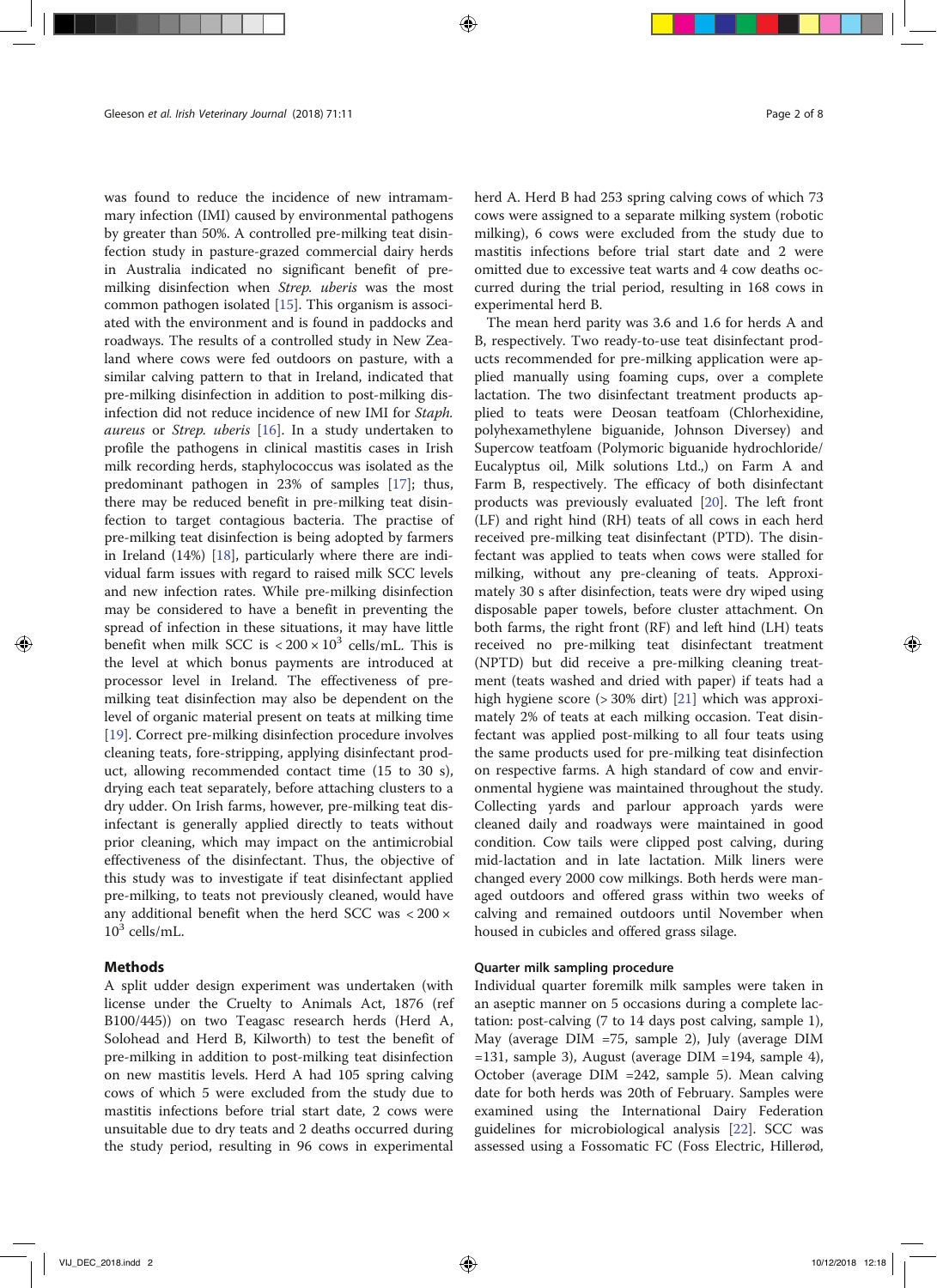Denmark). Quarter foremilk samples collected postcalving with a SCC >  $500 \times 10^3$  cells/mL, and/or quarters treated for clinical mastitis prior to allocation to treatment, were excluded from the data set. Quarters were considered clinically infected if the milk was visibly abnormal or if quarters had signs of inflammation. When an individual quarter SCC was  $> 500 \times 10^3$  cells/ mL and pathogens were isolated the quarter was considered to have a new sub-clinical infection. Subclinical infections which subsequently became clinical were excluded from the sub-clinical data set.

## Teat swabbing procedure

To establish the presence and number of staphylococcus and streptococcus bacteria on teat skin, a random sample of cows ( $n = 20$ ) were selected on 4 occasions during lactation (April, June, August, and October) on both farms. All teats from the selected cows were swabbed using two sterile swabs (Cultiplast, LP Italian SPA, Via Carlo Reale, 15/4, 20,157, Milano, Italy); one swab was used for the two teats receiving no disinfectant (RF & LH) and another swab was used for the two teats that received disinfectant (LF & RH). Teats were swabbed before the application of disinfectant (in the treated quarters) and before cluster attachment for milking. Swabs were drawn across the teat orifice and down the side of each teat avoiding contact with the udder hair. Immediately after swabbing was completed, the swabs were placed in individual sterile bottles containing 5 mL Trypticase Soy Broth. The broth was prepared in 500 mL amounts and autoclaved at 121 °C for 15 min, and then distributed into 5 mL aliquots in a Laminar Flow Cabinet. The sterile bottles containing the swabs were frozen (-20 °C) until analysed.

## Identification of bacteria

The swabs were subsequently plated on two separate selective agars: Baird-Parker (staphylococcus) and Edwards (streptococcus). Specific bacteria types within each category were not defined. Following incubation at 35–37 ° C for 48 h, colony counts (cfu/mL) on agar plates for each pathogen type were manually counted. Plates with numerous (NS) colony counts were assigned a count of at least 45 (cfu/mL) and plates with infinite (IF) colony counts were assigned a count of at least 100 (cfu/mL) to accommodate numeration and for statistical analysis.

#### Teat hyperkeratosis

Teat orifices were classified for hyperkeratosis (HK) using a severity scale of 1 to 5 [23]. Score 1 was a normal teat-end orifice; Score 2 was a slight smooth or broken ring of keratin; Score 3 was a moderate raised smooth or broken ring of keratin; Score 4 was a large raised smooth or broken ring of keratin; Score 5 was a severe broken ring of keratin. All teat inspections were conducted by the same observer and were carried out on 3 occasions coinciding with quarter sampling dates in May, July and October. The operator, using a lamp to illuminate the teat-ends, classified all teats for HK immediately after cluster removal at the morning milking. A total HK score for each cow on each inspection was obtained by calculating the average score of the four teats. The average score for disinfected (LF, RH) and non-disinfected teats (RF, LH) was calculated by averaging the score for each set of teats.

## Statistical analysis

Statistical analysis of data was performed using SAS software (SAS 2009) [24]. The statistical analysis was performed using Proc Glimmix with cow as a random effect. Farm, treatment, teat position and sample day were the fixed effects, along with cow lactation number and calving date as covariates. These variables were analysed using the following model:

 $LogSCC = \mu$  (mean) + Farm + Sample No. + Treatment + Sample No.\* Treatment + Lactation No. + Calving date + e (residual error).

Where there were repeated measures over time this was modelled using covariance structures. Comparisons were made for SCC between farms, treatments, teat position, sampling day, cow lactation number and for interactions between sampling day and teat treatment. Interactions for covariates were tested and not included in the final model when not significant. Somatic cell counts were averaged across teats within treatment (LF & RH versus RF & LH) and for teat position (RF versus LF & RH versus LH) across treatments. Somatic cell counts were rescaled by dividing by a factor of 10 before log transformation for distributional reasons. Results are presented as back transformed median data.

Teat hyperkeratosis score was analysed for farm, sample time, treatment and for the interaction for time and treatment. These variables were analysed using the following model:

Teat score =  $\mu$  (intercept) + Farm + Time + Treatment + Time\* Treatment + e (residual error). The bacterial counts on teat skin were analysed directly but large numbers were not easily measured and were recorded as either category NS or IF. Plates with numerous (NS) colony counts were assigned a count of at least 45 (cfu/mL) and plates with infinite (IF) colony counts were assigned a count of at least 100 (cfu/mL). The lower limit on these counts was treated as a censoring level (e.g., the outcome was measured but known only to be at least 100) and censored regressions were fitted with Proc NLMIXED. Differences in bacterial numbers observed on cow's teats were analysed by categorising results and using Fisher's exact test. The interaction between treatment (pre-milking disinfection and no pre-milking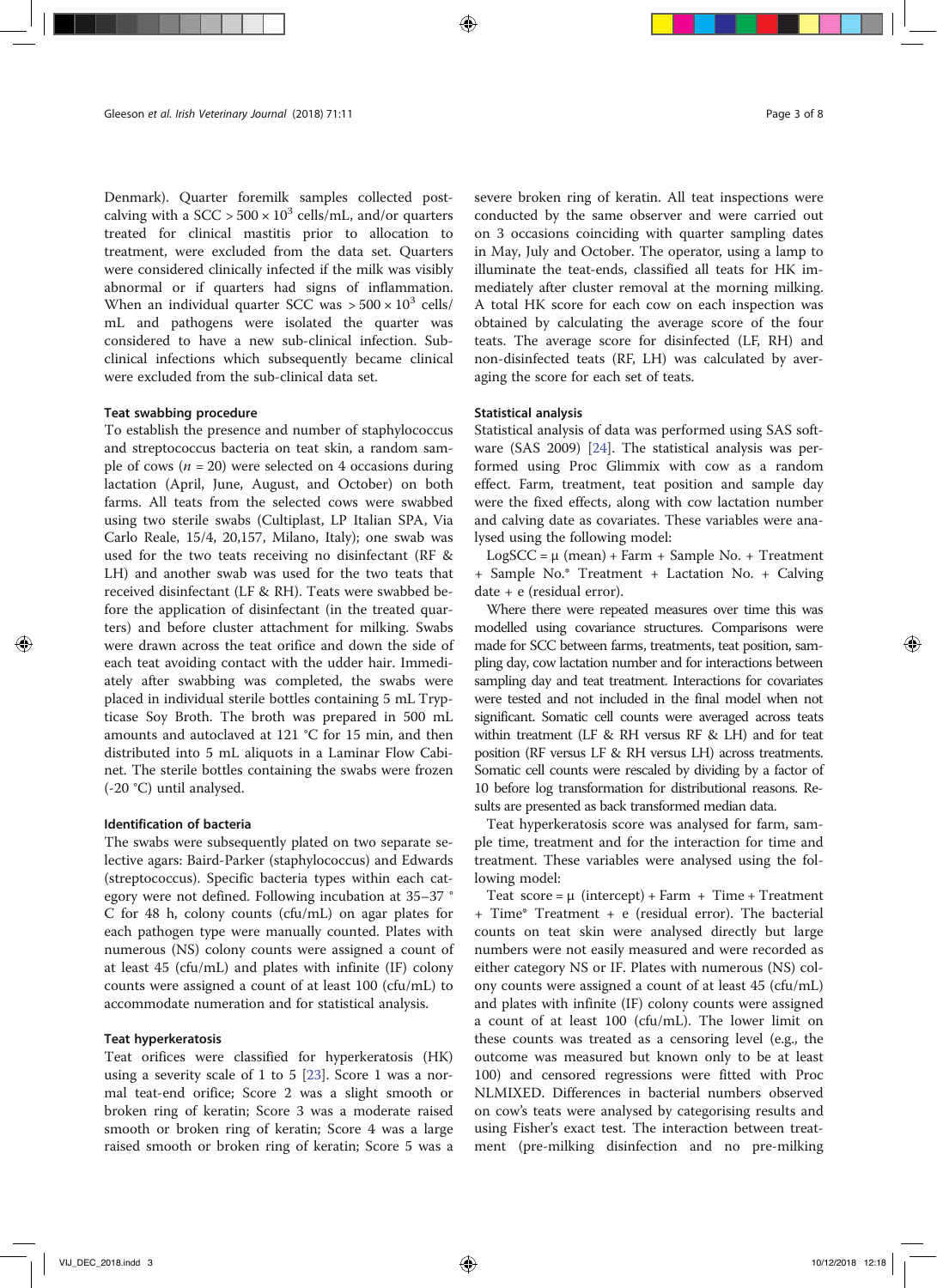disinfection) and sampling day (April, June, and October) were included in the analysis. The results are presented as the average microbial counts (cfu/mL) over 3 sampling dates, for bacteria type (staphylococcus and streptococcus), on farms (A & B) and for teat disinfection treatments.

Two by two tables including bacteria type and treatment and categories of somatic cell counts  $(< 100 \times 10^3, 101 200 \times 10^3$ ,  $201 - 300 \times 10^3$ ,  $301 - 400 \times 10^3$  and  $> 401 \times 10^3$ cells/mL) were tested using chi-square statistics.

#### Results

There were no significant differences in the median SCC observed in quarter foremilk samples between herds  $(A =$ 161 (95% CI = 127–205)  $\times$  10<sup>3</sup> cells/mL: B = 169 (95% CI =  $144-198 \times 10^3$  cells/mL) over the complete lactation (P > 0.05) (Table 1). The median SCC was 169 (95% CI = 144–  $198 \times 10^3$  cells/mL and 170 (95% CI =145–199)  $\times 10^3$ cells/mL for PTD teats  $(LF + RH)$  and NPTD teats  $(RF +$ LH), respectively, over the complete lactation. There was no interaction between pre-milking treatment and herd. There was a significant interaction between teat position and sampling day ( $P = < 0.01$ ). Milk samples from the combined front teats (174 (95% CI =  $145-208 \times 10^3$  cells/mL) had higher SCC than milk from the combined hind teats  $(156 \t (95\t \& C1 = 130-187) \times 10^3 \t cells/mL)$   $(P < 0.05)$ , regardless of treatment applied or farm location. Milk samples from individual front teats (RF v LF) were compared for SCC and likewise when individual hind teats (RH v LH) were compared, there were no significant differences in SCC observed  $(P > 0.05)$ . There was no interaction between teat disinfectant treatment and sampling day  $(P > 0.05)$  (Table 1). The combined median SCC from herds A and B for PTD and NPTD treatments at each sample test day are presented in Fig. 1. Somatic cell count differed between sampling days  $(P < 0.001)$  (Fig. 1), with sample day 5 significantly different from all other sample days  $(P < 0.05)$ . The highest SCC observed for sample 5 corresponded with the latter part of the milk production season. The proportion of quarter foremilk samples with an SCC (cells/mL) within categories  $< 100 \times$  $10^3$ ,  $101-200 \times 10^3$ ,  $201-300 \times 10^3$ ,  $301-400 \times 10^3$  and >  $401 \times 10^3$  cells/mL, across 5 sampling dates are presented in Table 2. The proportion of quarters with  $SCC < 100 \times$  $10^3$  cells/mL for herd A (range = 0.77 to 0.90) and herd B (range = 0.81 to 0.92) and with an SCC >  $401 \times 10^3$  cells/ mL (A range =  $0.05$  to 0.07: B range =  $0.02$  to 0.07), were similar for disinfectant treatments within herds and across herd for sampling dates 1, 2, 3 and 4. However, the proportion of quarters with an SCC  $> 401 \times 10^3$  cells/mL and less than  $\leq 200 \times 10^3$  increased and decreased proportionally by 0.12 and 0.21, respectively for herd A compared to herd B at the 5th sampling date (Table 2). The number of clinical cases observed throughout the lactation tended to be lower with PTD teats  $(n = 18)$  compared to NPTD teats  $(n = 26)$ (Table 3). However, the number of sub-clinical cases was higher for PTD quarters  $(n = 18)$  compared to NPTD quarters  $(n = 14)$ . Therefore, total infections (clinical and sub-clinical) were similar for disinfected teats  $(n = 36)$  and not disinfected teats  $(n = 40)$ , respectively. Clinical cases of mastitis on herd A tended to occur post calving  $(n = 12)$ , whereas the highest number of cases occurred during the July period  $(n = 12)$  for herd B. Sub-clinical cases were highest for both herds during the late lactation period (October).

Staph. aureus  $(n = 47)$  and Strep. uberis  $(n = 9)$  were identified as the predominant bacteria in quarter foremilk samples with both clinical and sub-clinical infections. A small number  $(n = 3)$  of Staph. aureus pathogens were identified as non-haemolytic.

|                | that received pre-milking teat disinfectant and NPTD: did not receive disinfectant) at five sampling dates during lactation |                 |            |               |                |            |
|----------------|-----------------------------------------------------------------------------------------------------------------------------|-----------------|------------|---------------|----------------|------------|
| Herd           | A $(n = 97)$                                                                                                                | $B(n = 167)$    | $p$ -value |               |                |            |
|                | 161 (127-205)                                                                                                               | 169 (144-198)   | 0.54       |               |                |            |
| Treatment      | <b>PDT</b>                                                                                                                  | <b>NPDT</b>     |            |               |                |            |
|                | 169 (144-198)                                                                                                               | 170 (145-199)   | 0.93       |               |                |            |
| Herd           | A                                                                                                                           |                 |            | B             |                |            |
| Sample day     | PTD                                                                                                                         | <b>NPTD</b>     | $p$ -value | PTD           | <b>NPTD</b>    | $p$ -value |
| 1-post-calving | 98 (68-141)                                                                                                                 | 125 (87-180)    | 0.98       | 352 (272-456) | 409 (316-530)  | 0.99       |
| 2-May          | $34(23-50)$                                                                                                                 | $31(21-46)$     | 1.00       | 75 (58-97)    | $80(62 - 104)$ | 1.00       |
| $3$ -July      | 156 (109-223)                                                                                                               | 119 (83-171)    | 0.97       | 120 (93-156)  | 134 (104-174)  | 0.99       |
| 4-August       | 231 (160-333)                                                                                                               | 279 (194-402)   | 0.99       | 134 (103-173) | 115 (88-148)   | 0.99       |
| 5-October      | 1300 (905-1877)                                                                                                             | 1411 (981-2025) | 1.00       | 301 (230-392) | 246 (189-321)  | 0.96       |
|                |                                                                                                                             |                 |            |               |                |            |

**Table 1** Median somatic cell count  $(x 10^3 \text{ cells/mL})$  for two herds  $(A, B)$  and for two pre-milking teat disinfection treatments (PTD:

() parentheses represent a 95% confidence interval

Total observations across sample dates = 5075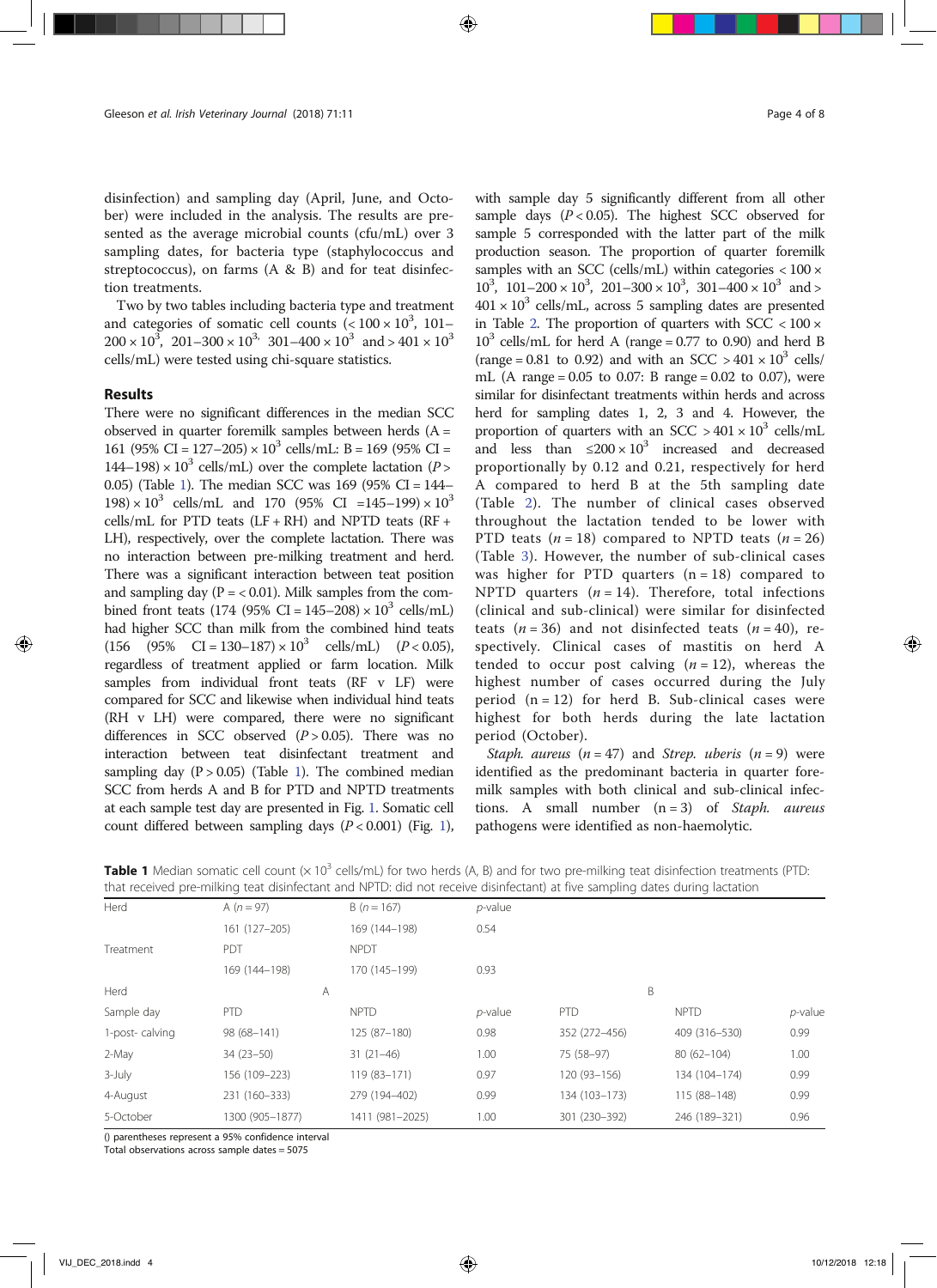

Staphylococcus and streptococcus bacterial counts on teat skin were significantly higher for herd A compared to herd B.  $(P < 0.001)$ (Table 4). Both staphylococcus and streptococcus bacterial counts were significantly lower on disinfected teats compared to non-disinfected teats prior to cluster application  $(P < 0.001)$  (Table 4). There was no treatment by day interaction for both bacteria types ( $P > 0.05$ ).

Teat hyperkeratosis score was significantly higher for herd A  $(2.03)$  compared to herd B  $(1.64)$   $(P < 0.001)$  and increased with stage of sampling  $(P < 0.001)$ , which coincided with lactation stage (Table 5). There were no differences observed in the hyperkeratosis score for teats disinfected compared to those not disinfected prior to milking  $(P > 0.05)$ . Furthermore, there was no sampling stage by treatment interaction  $(P > 0.05)$ .

## **Discussion**

This study was undertaken to measure the impact of teat disinfection prior to cluster attachment for milking, on quarter milk sample SCC, new infection rates, teat-end condition and bacterial counts on teat skin. Previous international studies used herd comparison with commercial herds [15, 16, 25] to measure the impact of premilking teat disinfection. In this study, a split udder design experiment was used on two research herds. Premilking teat disinfection had no impact on individual quarter SCC.

Table 2 Proportion of quarter foremilk samples from two herds (A, B) and for two pre-milking teat disinfection treatments (PTD: that received pre-milking teat disinfectant and NPTD: did not receive disinfectant) with a somatic cell count (SCC),  $<$  100  $\times$  10<sup>3</sup>, ,  $101-200 \times 10^3$ ,  $201-300 \times 10^{3}$ ,  $301-400 \times 10^3$ , and  $> 401 \times 10^3$ cells/mL, across 5 sample dates

|   |                                       | PTD       |           | <b>NPTD</b> |           |
|---|---------------------------------------|-----------|-----------|-------------|-----------|
|   | Sample day $SCC \times 10^3$ cells/mL | $\forall$ | Β         | Α           | B         |
| 1 |                                       | $n = 185$ | $n = 325$ | $n = 179$   | $n = 328$ |
|   | $0 - 100$                             | 0.89      | 0.83      | 0.87        | 0.81      |
|   | $101 - 200$                           | 0.03      | 0.06      | 0.07        | 0.07      |
|   | $201 - 300$                           | 0.02      | 0.02      | 0.01        | 0.02      |
|   | $301 - 400$                           | 0.01      | 0.02      | 0.01        | 0.03      |
|   | $401 +$                               | 0.05      | 0.07      | 0.04        | 0.06      |
| 2 |                                       | $n = 160$ | $n = 330$ | $n = 157$   | $n = 329$ |
|   | $0 - 100$                             | 0.90      | 0.90      | 0.91        | 0.90      |
|   | $101 - 200$                           | 0.04      | 0.04      | 0.03        | 0.05      |
|   | $201 - 300$                           | 0.01      | 0.03      | 0.01        | 0.01      |
|   | $301 - 400$                           | 0.01      | 0.01      | 0.01        | 0.00      |
|   | $401 +$                               | 0.04      | 0.02      | 0.04        | 0.03      |
| 3 |                                       | $n = 192$ | $n = 334$ | $n = 193$   | $n = 334$ |
|   | $0 - 100$                             | 0.85      | 0.92      | 0.88        | 0.91      |
|   | $101 - 200$                           | 0.03      | 0.02      | 0.03        | 0.03      |
|   | $201 - 300$                           | 0.02      | 0.01      | 0.03        | 0.01      |
|   | $301 - 400$                           | 0.02      | 0.01      | 0.01        | 0.01      |
|   | $401 +$                               | 0.07      | 0.04      | 0.06        | 0.04      |
| 4 |                                       | $n = 187$ | $n = 331$ | $n = 186$   | $n = 327$ |
|   | $0 - 100$                             | 0.81      | 0.89      | 0.77        | 0.90      |
|   | $101 - 200$                           | 0.08      | 0.05      | 0.08        | 0.05      |
|   | $201 - 300$                           | 0.03      | 0.01      | 0.08        | 0.02      |
|   | $301 - 400$                           | 0.01      | 0.00      | 0.01        | 0.01      |
|   | $401 +$                               | 0.07      | 0.05      | 0.06        | 0.03      |
| 5 |                                       | $n = 193$ | $n = 308$ | $n = 190$   | $n = 307$ |
|   | $0 - 100$                             | 0.46      | 0.79      | 0.48        | 0.84      |
|   | $101 - 200$                           | 0.21      | 0.10      | 0.24        | 0.07      |
|   | $201 - 300$                           | 0.09      | 0.02      | 0.05        | 0.02      |
|   | $301 - 400$                           | 0.07      | 0.02      | 0.04        | 0.02      |
|   | $401 +$                               | 0.17      | 0.07      | 0.19        | 0.05      |

Differences in quarter foremilk sample numbers within herds and between sample days are due to non-collected or unread quarter foremilk samples

A review on mastitis control measures suggested SCC was more related to milking procedures such as wearing gloves during milking, using postmilking teat dipping, and yearly inspection of milking equipment rather than pre-dipping which did not have a statistically significant impact on bulk milk tank SCC [8]. The proportion of quarters with an SCC above the European Council Directive 92/46/EEC limit of  $400 \times 10^3$  cells/mL for bulk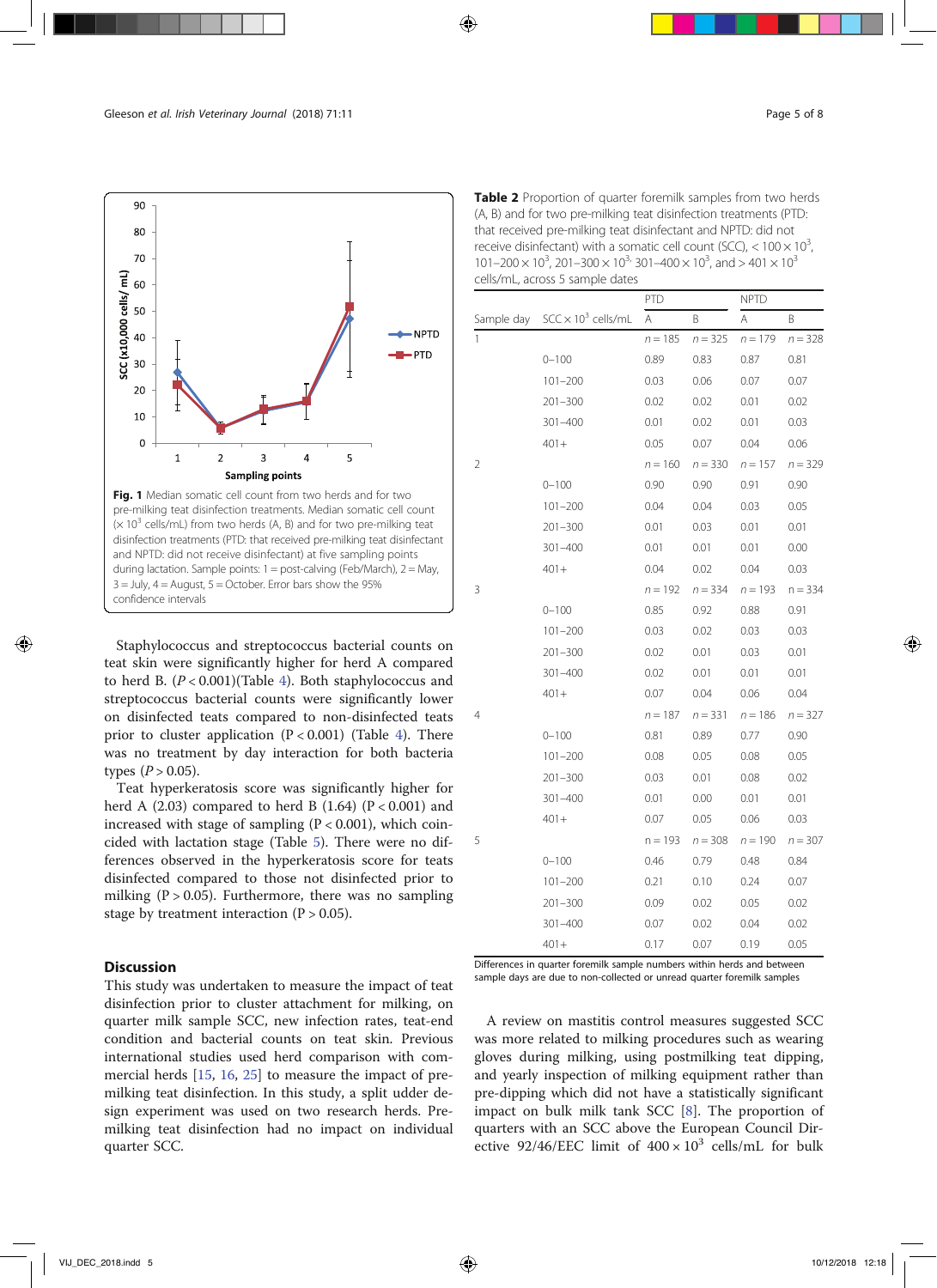Table 3 New mastitis infection rates from two herds (A, B) and for two pre-milking teat disinfection treatments (PTD: that received pre-milking teat disinfectant and NPTD: did not receive disinfectant) and bacterial species identified from those infections

| Herd                       |            | A           |                | B           |  |
|----------------------------|------------|-------------|----------------|-------------|--|
|                            | <b>PTD</b> | <b>NPTD</b> | <b>PTD</b>     | <b>NPTD</b> |  |
| Clinical                   | 10         | 12          | 8              | 14          |  |
| +Sub-clinical              | 9          | 6           | 9              | 8           |  |
| Total infections           | 19         | 18          | 17             | 22          |  |
|                            | Clinical   |             | Subclinical    |             |  |
| Bacteria                   | <b>PTD</b> | <b>NPTD</b> | <b>PTD</b>     | <b>NPTD</b> |  |
| Not detected               | 9          | 10          | 0              | $\Omega$    |  |
| Staphylococcus aureus      | 6          | 15          | 16             | 10          |  |
| Streptococcus uberis       | 3          |             | $\mathfrak{D}$ | 3           |  |
| Streptococcus dysgalactiae | 0          |             |                |             |  |

† Quarter milk samples with an SCC ≥500  $\times$  10<sup>3</sup> cells/mL with a

pathogen present

tank milk or the proportion of quarters with an SCC <  $200 \times 10^3$  cells/mL did not differ between pre-milking teat treatment. The increase in the proportion of quarters >  $400 \times 10^3$  cells/mL with herd A compared to herd B towards the end of lactation may be more related to farm management practises on individual farms when cows were indoors [26]. The increase in quarter SCC observed with lactation stage (Fig. 1) was expected as cow milk yields decrease and infection levels increase [27]. Overall geometric herd bulk milk SCC supplied by the milk processor for early lactation (March), for herds A and B were  $126 \times 10^3$  cells/mL and  $141 \times 10^3$  cells/ mL, respectively, indicating a low initial infection level for both herds at the beginning of the lactation. The low initial herd SCC and the small difference in new intramammary infections observed may account for no significant differences in SCC levels observed over the lactation for milk from disinfected teats compared to milk from teats that did not receive pre-milking teat disinfectant.

Table 4 Total Staphylococcus and Streptococcus bacterial counts (cfu/mL) on teat skin from two herds (A, B) and for two pre-milking teat disinfection treatments (PTD: that received pre-milking teat disinfectant and NPTD: did not receive disinfectant) across four sampling points during lactation

|                              |             |            |      | Herd A Herd B s.e. Significance p-value |
|------------------------------|-------------|------------|------|-----------------------------------------|
| Staphylococcus (cfu/mL) 52.4 |             | 14.5       |      | $3.76 \le 0.001$                        |
| Streptococcus (cfu/mL) 27.2  |             | 13.5       | 3.48 | < 0.001                                 |
|                              | <b>NPTD</b> | <b>PTD</b> |      |                                         |
| Staphylococcus (cfu/mL) 50.1 |             | 16.8       | 3.76 | < 0.001                                 |
| Streptococcus (cfu/mL) 30.1  |             | 10.6       | 3.47 | < 0.001                                 |

cfu/mL = Colony forming units per millilitre

Total number of observations  $= 612$ 

Table 5 Mean teat hyperkeratosis score (HK) for each herd (A, B), and for two pre-milking teat disinfection treatments (PTD: that received pre-milking teat disinfectant and NPTD: did not receive disinfectant) and at three sampling points during lactation

|                                      | <b>HK</b> | s.e. | Significance p-value |  |  |
|--------------------------------------|-----------|------|----------------------|--|--|
| Herd A                               | 2.04      |      |                      |  |  |
| Herd B                               | 1.64      | 0.04 | < 0.001              |  |  |
| <b>PTD</b>                           | 1.83      |      |                      |  |  |
| <b>NPTD</b>                          | 1.84      | 0.05 | 0.82                 |  |  |
| Day 1 (April)                        | 1.73      |      |                      |  |  |
| Day 2 (July)                         | 1.81      |      |                      |  |  |
| Day 3 (October)                      | 1.98      | 0.03 | < 0.001              |  |  |
| Not significant for treatment * time |           |      |                      |  |  |

No of observations = 1602

The lack of evidence of benefit in pre-milking teat disinfection as measured by the number of clinical cases is in agreement with a number of studies where herds were managed under similar conditions. The authors of an Australian study concluded that pre-milking disinfection is unlikely to reduce clinical mastitis incidence or new infection rates when compared to no teat preparation in commercial herds. The authors also concluded that there may be benefits of pre-milking teat disinfection, if teats were heavily soiled when presented for milking [15]. Similarly, in a New Zealand study where herds were randomly allocated to pre-milking disinfectant treatments post calving, no reduction in the incidence of new IMI for any pathogens including Staph. aureus and Strep. uberis were observed [16]. The majority of clinical and sub-clinical infections in this present study were associated with Staph. aureus followed by Strep. uberis. While there may be benefits in terms of milk let down with pre-milking disinfection, the cost benefit of using a disinfectant was considered not justified when compared to good teat preparation (wash and dry with paper) [28]. Increased levels of supervision for the research herds and a high standard of parlour, environment and cow hygiene, in addition to both herds having a low average parity (2.3 lactations), may have contributed to the low infection levels for the non-disinfected teats. Lower SCC would be expected from herds with lower parity [29] and herds with better hygiene [26]. Using a split udder design experiment may also have impacted on the trial results as 9 cows (6 herd A, 3 herd B) had clinical infections in both disinfected and in non-disinfected quarters. This may be due to cross infection at milking time. This trend was not observed for sub-clinical infections.

Both staphylococcus and streptococcus bacterial counts were lower on teat skin when teats were disinfected and dried with paper compared to teats with no preparation, prior to cluster attachment. These results agree with previous studies which showed that teat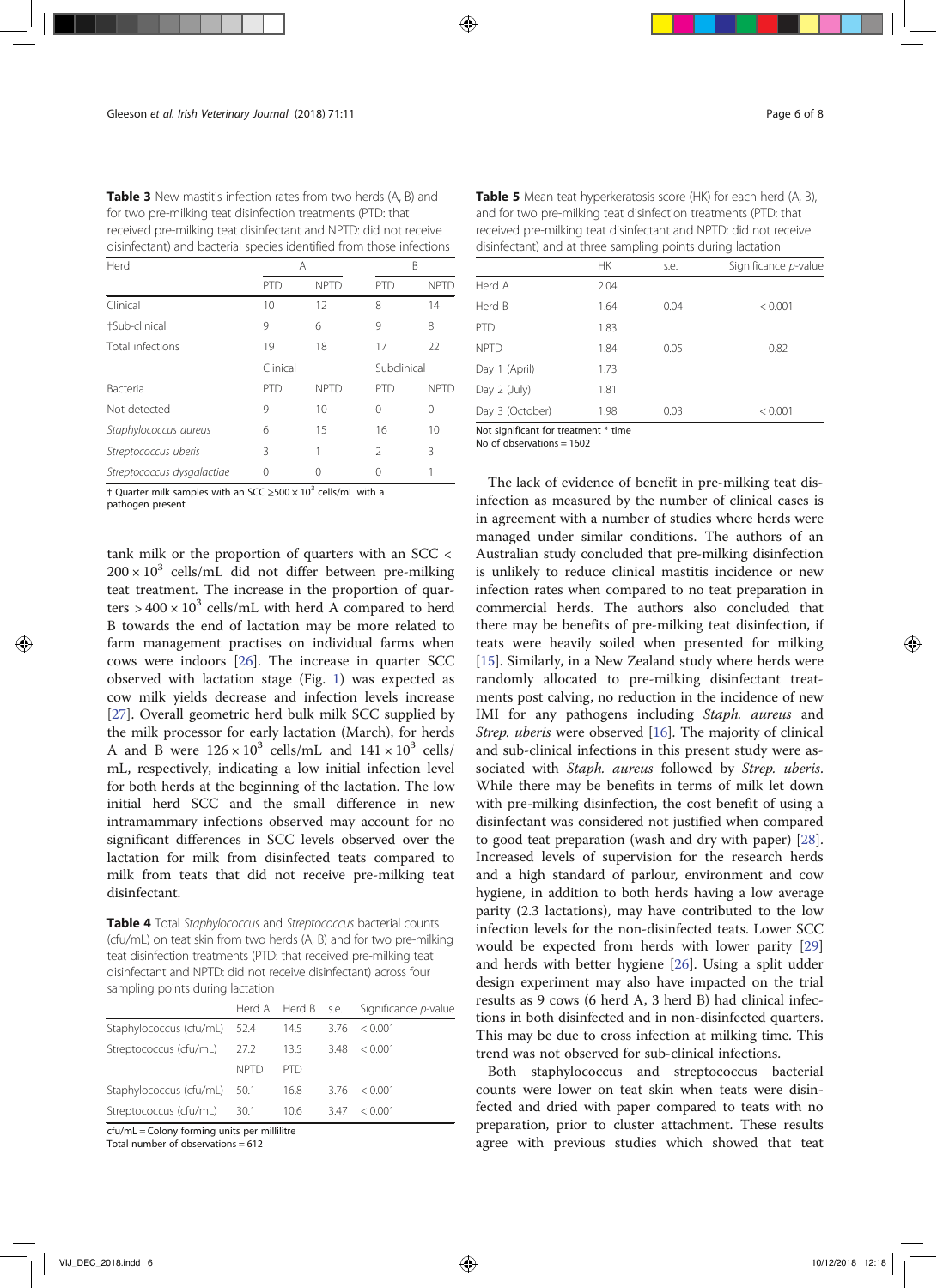disinfection reduced bacterial levels on teat skin [9, 30]. However, the reduction in bacterial counts on teat skin did not result in lower mastitis infection levels, even though Staph. aureus was the predominant pathogen identified in cultured sub-clinical milk samples. Higher bacterial counts were observed on teats from herd A compared to herd B. The teat disinfectant products used both for pre and post milking on the different farms may partially account for differences in bacterial counts observed on teat skin. However, differences in environmental conditions and milking management are more likely to have accounted for these differences as bacterial levels on teat skin were lower on herd B regardless of the pre-milking teat disinfection treatments applied.

Teat hyperkeratosis score did not differ for teats disinfected as compared to those not disinfected pre-milking. Hyperkeratosis would be expected to increase with lactation stage with the lowest levels observed at calving and increasing up to 120 days post calving and remaining static thereafter [31]. The higher teat score observed with herd A may be related to differences in teat disinfectant emollient properties, milk machine settings, environment or that the herd had a higher average lactation number (3.6) compared to herd B (1.6), as teat score tends to increase with lactation number [23].

#### Conclusion

From a mastitis infection point of view there was no benefit observed in applying teat disinfectant prior to cluster attachment. The low initial herd SCC combined with a low herd parity, a high standard of parlour and environment hygiene, post-milking teat disinfection, regular liner changes, and regular cow tail clipping may all have contributed to maintaining low infection levels in the non-disinfected teats. Furthermore, the application of disinfectant to un-cleaned teats may have impacted on the effectiveness of the disinfectant products. In situations where herd infection levels are considered high and where the risk of spread of infection is greater, then there may be benefit in pre-milking teat disinfection of clean teats, followed by teat drying. However, the routine application of pre-milking teat disinfectant in pasture-grazed herds is unlikely to be of benefit where herd SCC is below  $200 \times 10^3$  cells/mL.

#### Acknowledgements

The authors wish to acknowledge Dr. Jim Grant for statistical analysis, Aidan Brennan and Daniel Barrett for technical supervision at Kilworth and Solohead research farms, respectively.

#### Funding

No external funding was received for this study.

#### Availability of data and materials

The datasets used and/or analyzed during the current study are available from the corresponding author on reasonable request.

#### Authors' contributions

DG designed, supervised the study and wrote the manuscript. JF undertook all of the sample analysis and contributed to the writing of the manuscript. BOB contributed to the design and writing of this manuscript. All authors read and approved the final manuscript.

#### Ethics approval

This study was undertaken with license under the Cruelty to Animals Act, 1876 (ref B100/445).

#### Competing interests

The authors of this study have no competing interests.

#### Publisher's Note

Springer Nature remains neutral with regard to jurisdictional claims in published maps and institutional affiliations.

#### Received: 10 November 2017 Accepted: 11 April 2018 Published online: 18 April 2018

#### References

- 1. Matthews KR, Harmon RJ, Langlois BE. Prevalence of Staphylococcus species during the periparturient period in primiparous and multiparous cows. J Dairy Sci. 1992;75:1835–9.
- 2. Roberson JR, Fox LK, Hancock DD, Gay JM, Besser TE. Ecology of Staphylococcus aureus isolated from various sites on dairy farms. J Dairy Sci. 1994;77:3354–64.
- 3. Myllys V, Rautala H. Characterisation of clinical mastitis in primiparous heifers. J Dairy Sci. 1995;78:538–45.
- 4. Galton DM, Adkinson RW, Thomas CV, Smith TW. Effects of pre-milking udder preparation on environmental bacterial contamination of milk. J Dairy Sci. 1982;65:1540–3.
- 5. Galton DM, Petersson LG, Merrill WG. Effects of pre-milking udder preparation practices on bacterial counts in milk and on teats. J Dairy Sci. 1986;69:260–6.
- 6. McKinnon CH, Rowlands GJ, Bramley AJ. The effect of udder preparation before milking and contamination from the milking plant on bacterial numbers in bulk milk of eight dairy herds. J Dairy Res. 1990;57:307–18.
- 7. Gibson H, Sinclair LA, Brizuela CM, Worton HL, Protheroe RG. Effectiveness of selected pre-milking teat-cleaning regimes in reducing teat microbial load on commercial dairy farms. Letters in App Micro. 2008;46:295–300.
- 8. Dufour S, Fréchette A, Barkema HW, Mussell A, Scholl DT. Invited review: effect of udder health management practices on herd somatic cell count. J Dairy Sci. 2011;94:563–79.
- 9. Gleeson D, O'Brien B, Flynn J, O'Callaghan E, Galli F. Effect of pre-milking teat preparation procedures on the microbial count on teats prior to cluster application. Irish Vet J. 2009;62:461–7.
- 10. Fox LK. Colonization by Staphylococcus aureus on chapped teat skin: effect of iodine and chlorhexidine postmilking disinfectants. J Dairy Sci. 1992;75: 66–71.
- 11. Fox LK, Norell RJ. Staphylococcus aureus colonization of teat skin as affected by postmilking teat treatment when exposed to cold and windy conditions. J Dairy Sci. 1994;77:2281–8.
- 12. Hicks WG, Kennedy TJ, Keister DM, Miller ML. Evaluations of a teat dip of chlorhexidine digluconate (.5%) with glycerin (6%). J Dairy Sci. 1981;64: 2266–9.
- 13. Pankey JW, Wildman EE, Drechsler PA, Hogan JS. Field Trial Evaluation of Pre-milking Teat Disinfection, vol. 70; 1987. p. 867–72.
- 14. Edmondson P. Teat dipping trouble [online]. 2002. Available: http://www. milkproduction.com/Library/Scientific-articles/Animal-health/Teat-Dipping-Trouble/. Assessed 20 Feb 2017.
- 15. Morton JM, Penry JF, Malmo J, Mein GA. Premilking teat disinfection: is it worthwhile in pasture-grazed dairy herds? J Dairy Sci. 2014;97:7525–37.
- 16. Williamson JH, Lacy-Hulbert SJ. Effect of disinfecting teats post-milking or pre- and post-milking on intramammary infection and somatic cell count. N Z Vet J. 2013;61:262–8.
- 17. Keane OM, Budd KE, Flynn J, McCoy F. Pathogen profile of clinical mastitis in Irish milk-recording herds reveals a complex aetiology. Vet Rec. 2013; 173(1):17. https://doi.org/10.1136/vr.101308.